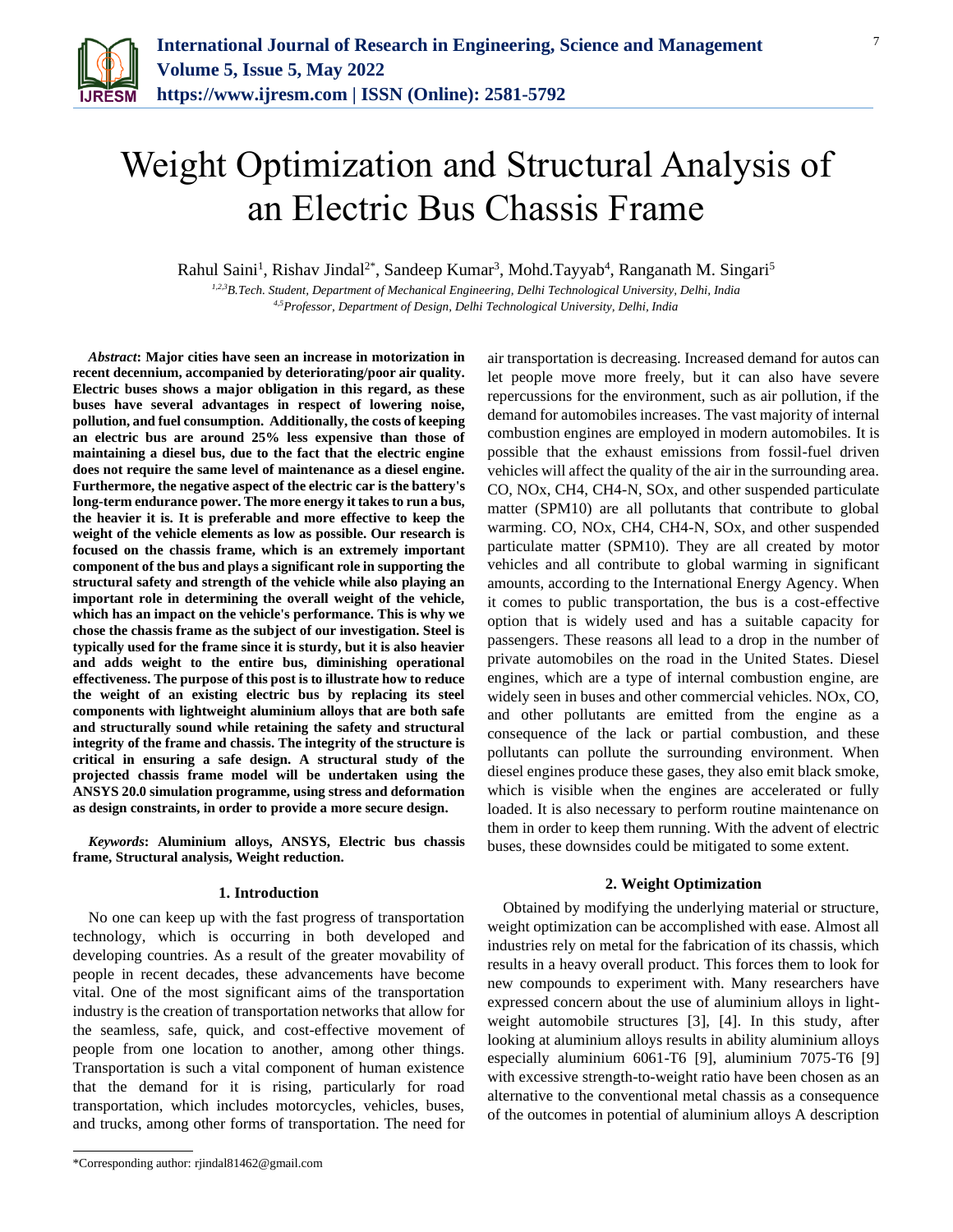of those aluminium alloys is presented in the next chapter. The efficiency of machining is evaluated in terms of the willpower required to make the best choice of process adjust factors.

## *A. Aluminum 6061- T6*

It offers yield strength equivalent to mild carbon steel and is one of the most widely used aluminium alloys available. Aluminum 6061 T6 is among the most widely used aluminium alloys available. This alloy, which belongs to the 6xxx group, is primarily made of silicon and magnesium in about the proportions necessary for the formation of magnesium silicide (Mg2Si), which permits it to be heated to exceptionally high temperatures without melting.

The ability of this alloy to generate heat is greatly enhanced by the use of heat therapy. It is well-known for exhibiting acceptable formability, weldability, machinability, and corrosion resistance characteristics. A significant amount of the 6xxx organisation is employed in the construction industry and in other structural applications. As stated in Table 1, the chemical composition of both aluminium 6061-T6 and aluminium 7075-T6 is aluminium 6061-T6 and aluminium 7075-T6 respectively, as indicated in Table 1.

| Table 1<br>Chemical composition             |              |              |              |              |              |              |                |              |                |
|---------------------------------------------|--------------|--------------|--------------|--------------|--------------|--------------|----------------|--------------|----------------|
| Alloy                                       | AI           | Cu           | Mn           | Me           |              |              | G              |              | Fe             |
| Aluminum 6061-T6<br><b>Aluminum 7075-T6</b> | 97.8<br>89.7 | 0.27<br>1.50 | 0.28<br>0.07 | 0.86<br>2.40 | 0.42<br>5.70 | 0.14<br>0.05 | 0.069<br>0.190 | 0.70<br>0.11 | 0.209<br>0.210 |

## *B. Aluminum 7075-T6*

Zinc is the most common alloying detail on this kind, and it can be found in concentrations ranging from one to eight percent. The combination of this compound with a reduced percentage of magnesium results in an overall strength improvement of a substantial magnitude. On the whole, the properties of 7075 Al alloy are quite appealing. Low density, ductility, toughness, and fatigue resistance are only a few of the traits that stand out the most. Various additional elements, such as copper and chromium, are only used in trace amounts in the end product on a regular basis and are not used in large quantities.Scandium is also beneficial in small amounts when used sparingly. There are seven different alloys in the 7xxx family, and each is suited for usage in a variety of applications including aircraft structures, cell equipment, and other strongly loaded components. In order to complete this project, a Sunwin SWB6121EV57 electric bus chassis frame constructed of Steel A709M grade 345W has been considered (Structural steel).The rectangular frame was chosen for modelling since it is the most appropriate alternative for big trucks.

The frame's fundamental structural characteristics are as follows:

| Table 2<br>Frame's fundamental structural characteristics |          |  |  |
|-----------------------------------------------------------|----------|--|--|
| <b>Parameters</b>                                         | Values   |  |  |
| Length                                                    | 11470 mm |  |  |
| Width                                                     | 2420 mm  |  |  |
| <b>Wheel Base</b>                                         | 5940 mm  |  |  |
| Front Overhang                                            | 2550 mm  |  |  |
| <b>Rear Overhang</b>                                      | 3250 mm  |  |  |

The chassis body is modelled in three dimensions using the Ansys Space Claim software tool. This software programme,

which estimates the mass houses of the body, can be used to determine the load on steel and aluminium alloy frames. As it is observed from the outcomes, when steel is substituted with aluminium alloys, the body weight is greatly diminished, as indicated in Table 3.

| Table 3                 |                                                           |                               |                          |  |
|-------------------------|-----------------------------------------------------------|-------------------------------|--------------------------|--|
| <b>Material</b>         | <b>Material density</b><br>$\frac{\text{kg}}{\text{m}^3}$ | Weight of the<br>frame $(kg)$ | % Reduction<br>in weight |  |
| Steel A709M grade 345 W | 7850                                                      | 11.504                        |                          |  |
| Aluminum 6061-T6        | 2700                                                      | 3957.9                        | 65.61                    |  |
| Aluminum 7075-T6        | 2800                                                      | 4103.2                        | 64.33                    |  |

### **3. Structural Analysis**

With the following step, the goal will be to carry out a structural study of the framework. It is necessary to do structural analysis on the frame since it indicates whether or not it will be able to endure external and internal loads and stresses without cracking or deforming. The finite element method (FEM) is used in order to avoid the large cost and time commitment associated with conducting it on a model, respectively. In order to achieve this, the application Ansys 20.0 is used, which is a general-purpose finite element analysis (FEA) software package.

As shown in Figure 1, the model created using the Ansys Space Claim programme is put into Ansys Mechanical 20.0 for further processing. Following the selection of a material from the materials library, the material is assigned to the model at this point.Since the characteristics of these aluminium alloys were not previously known, they were included in the library as a result of this. This study's frame materials were selected based on their mechanical qualities, which are listed in Table 1 of this document.

| Table 4                 |                            |                     |                     |
|-------------------------|----------------------------|---------------------|---------------------|
| Properties              | <b>Structural</b><br>steel | Aluminum<br>6061-T6 | Aluminum<br>7075-T6 |
| Yield strength (MPa)    | 260                        | 275                 | 505                 |
| Ultimate strength (MPa) | 450                        | 310                 | 570                 |
| Young's modulus (GPa)   | 200                        | 69.0                | 71.7                |
| Shear modulus (GPa)     | 76.9                       | 26.6                | 26.9                |
| Poisson ratio           | 0.30                       | 0.33                | 0.33                |



Fig. 1. CAD model of the chassis frame

# *A. Meshing*

Since it dictates how the model should be broken down into finite components, mesh development is a critical stage in the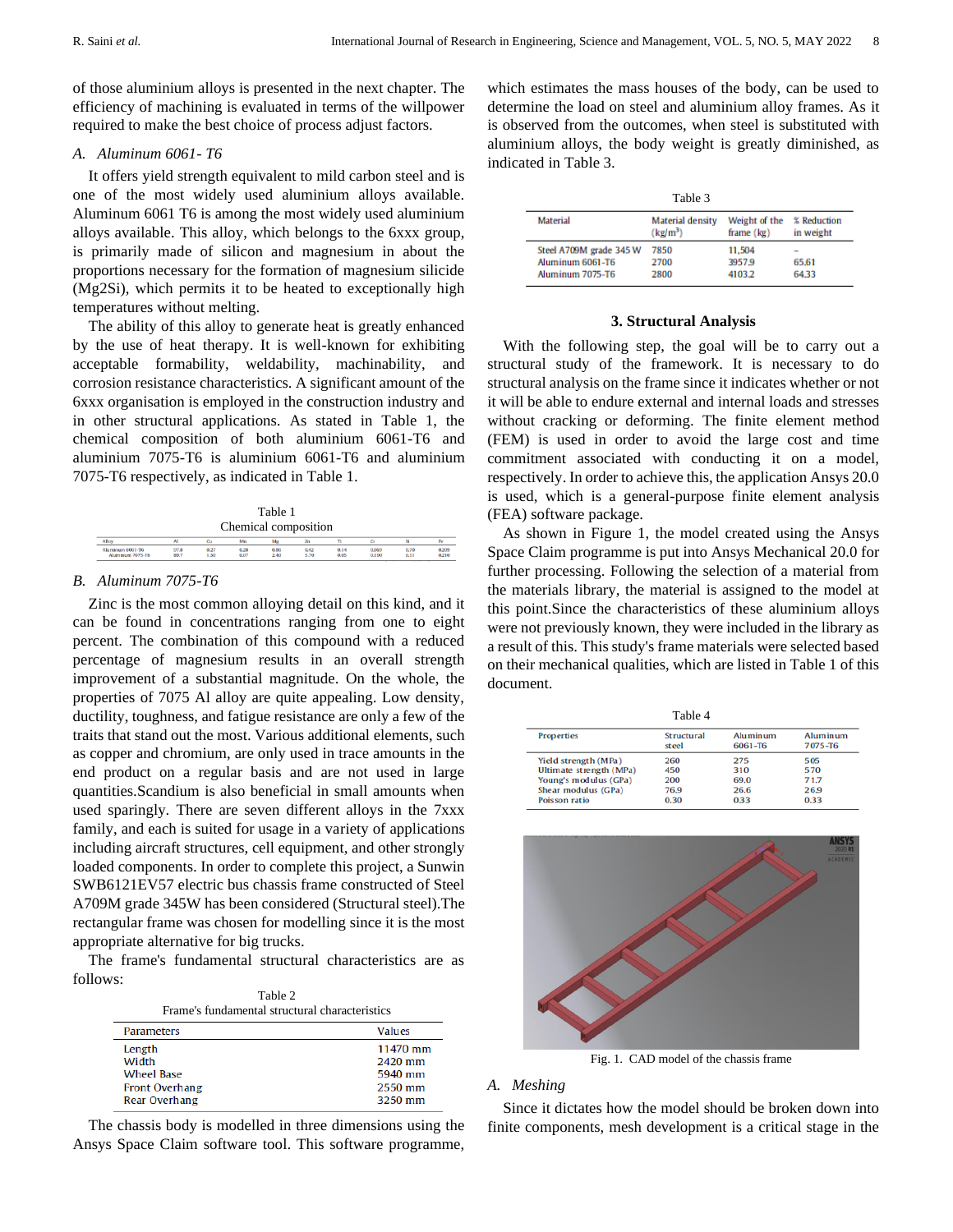modelling process. In order to create a continuous mesh, a meshing strategy was devised and implemented. The meshing was accomplished using 2D higher-order tetrahedral components, as seen in the illustration. It is advantageous to utilise this type of element in thin-walled constructions such as the ladder frame since it provides information on local stress. Figure 2 displays a mesh model of the chassis frame with a number of joints, similar to the one in Figure 1.



Fig. 2. Meshed model of the chassis frame

## *B. Loading and boundary conditions*

For the purpose of simulating actual vehicle driving situations, it is critical to understand the loads and boundary conditions that will be used in the formulation of the loading parameters and testing parameters. These will be used to replicate driving circumstances including rough roads, aggressive turning, and rapid accelerations, among others. When it comes to model limitations, the structural integrity of vehicle components, as well as the specific loading scenario, are the determining factors. The following is an estimate of the load on the chassis's framework:

Gross vehicle weight  $(GVW) + payload = 18000 kg$ .

Capability of the bus  $= 60$  passengers.

Gross weight of the passengers =  $(60*65) = 3900$  kg.

(Assuming avg. weight as 65 kg).

Net weight acting on the frame  $= 18000 + 3900 = 21900$  kg. Total load acting on the frame  $= 21900*9.81 = 214839$  N.

Those two longitudinal components of the chassis structure are subjected to the greatest amount of stress. Consequently, when a single member is employed, the single member will be subjected to a load equal to one-half (107419.5 N) of the total load operating on the frame as a whole when the frame is not used.

# *C. FEA results*

We picked the design restrictions of stress and deformation as the primary considerations. For the chassis frame produced from three different materials, as indicated in Table 5, the results of the finite element analysis (FEA) for the chassis frame are depicted in a series of figures 3–8.

#### *D. Structural steel frame*



Fig. 3. Equivalent stress of steel frame



Fig. 4. Total deformation of steel frame



Fig. 5. Equivalent Stress of Alminium 6061-T6 frame



Fig. 6. Total deformation of Aluminium 6061-T6 frame



Fig. 7. Equivalent stress of Alminium 7075-T6 frame